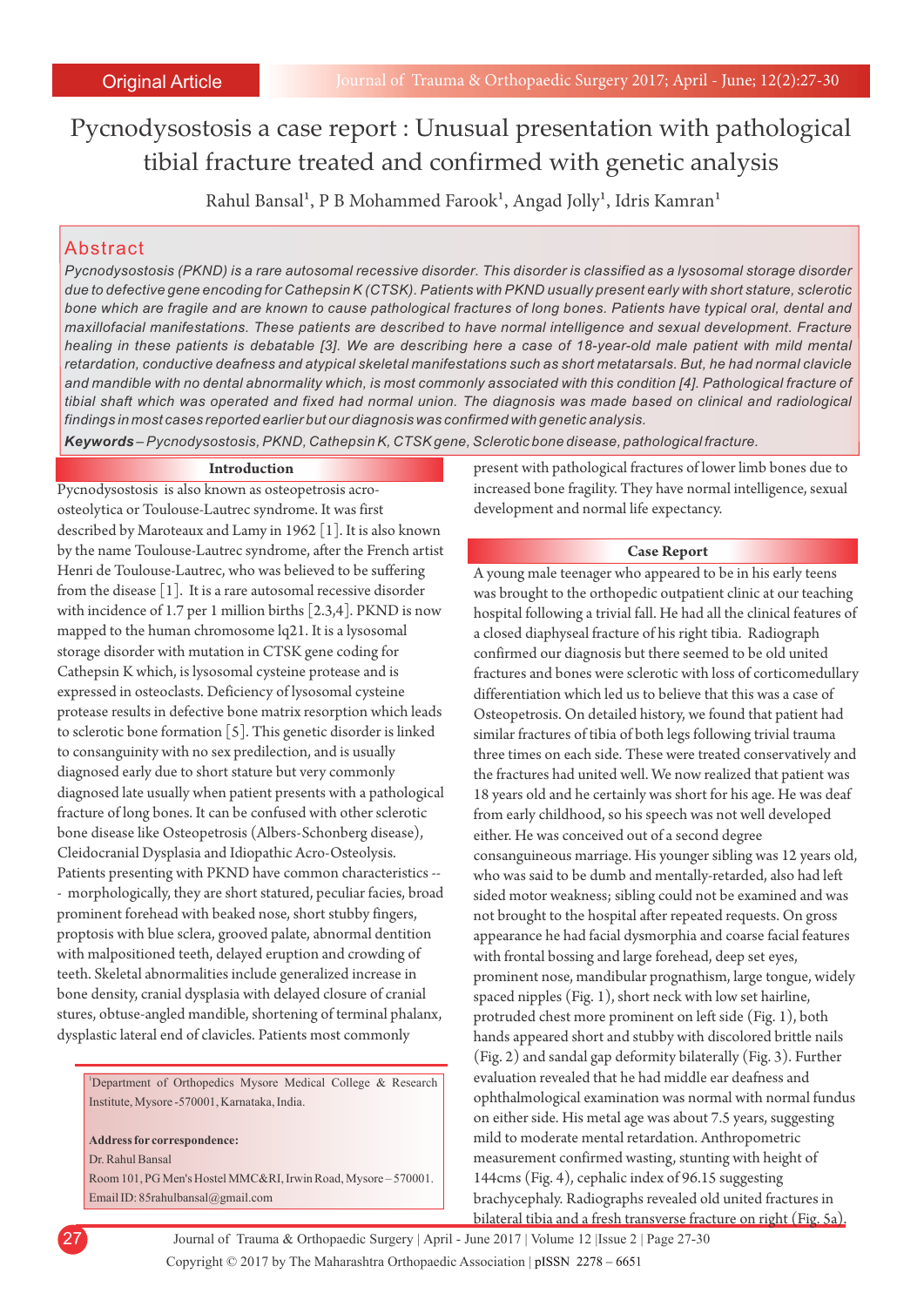| Table 1: Mutations found in CTSK gene for pycnodysostosis in our patient |                   |                              |                                                                    |                              |               |                              |                        |                   |               |
|--------------------------------------------------------------------------|-------------------|------------------------------|--------------------------------------------------------------------|------------------------------|---------------|------------------------------|------------------------|-------------------|---------------|
| ĜŔŎŌ                                                                     | Genomic<br>change |                              | <b>Location in DNA</b>                                             |                              | cDNA change   | Protein<br>change/effec<br>t | Location<br>in protein | Codon<br>Position | Type          |
|                                                                          |                   | <b>GRCh 37</b><br>(Feb 2009) |                                                                    | <b>GRCh 38</b><br>(Dec 2013) |               |                              |                        |                   |               |
| 3                                                                        | T > G             | 150778699                    | Currently<br>used<br>assembly<br>is GRCh<br>38.p7<br>(Dec<br>2013) | 150806223                    | c.122 T > G   | Val > Gly                    | 41                     | $\overline{2}$    | missense      |
|                                                                          | T > C             | 150778690                    |                                                                    | 150806214                    | c.131 T > C   | $lle$ > Thr                  | 44                     | $\overline{2}$    | missense      |
|                                                                          | C > A             | 150778682                    |                                                                    | 150806206                    | c.139 C > A   | Arg > Ser                    | 47                     | $\mathbf{1}$      | missense      |
|                                                                          | Ė                 | ĈDĆĐĐĐĎĐĈ                    |                                                                    | 150806205                    | c.140         | Arg > GIn                    | 47                     | $\overline{2}$    | fr. Insertion |
|                                                                          |                   |                              |                                                                    |                              |               |                              |                        |                   |               |
|                                                                          | G > T             | 150778681                    |                                                                    | 150806205                    | c.140 G > T   | Arg > Arg                    | 47                     | $\overline{2}$    | silent        |
|                                                                          | T > G             | 150778680                    |                                                                    | 150806204                    | c.141 T > G   | Arg > Arg                    | 47                     | 3                 | silent        |
|                                                                          | T > A             | 150778679                    |                                                                    | 150806203                    | c.142 T > A   | Leu > He                     | 48                     | $\mathbf{1}$      | missense      |
|                                                                          | T > G             | 150778673                    |                                                                    | 150806197                    | $c.148$ T > G | Trp > Gly                    | 50                     | $\mathbf{1}$      | missense      |
|                                                                          | A > T             | 150778652                    |                                                                    | 150806176                    | c.169 A > T   | $lle$ > $Phe$                | 57                     | $\mathbf{1}$      | missense      |
|                                                                          | C > A             | 150778644                    |                                                                    | 150806168                    | c.177 C > A   | lle > lle                    | 59                     | 3                 | silent        |
|                                                                          | A > C             | 150778672                    |                                                                    | 150806166                    | c.179 A > C   | His > Pro                    | 60                     | $\overline{2}$    | missense      |
|                                                                          | G                 | 150778663                    |                                                                    | 150806157                    | c.185         | Glu                          | 63                     | $\overline{2}$    | fr. Insertion |
|                                                                          |                   |                              |                                                                    |                              |               |                              |                        |                   |               |
|                                                                          | A > G             | 150                          |                                                                    | 150806157                    | c.185 A > G   | G u > G v                    | 63                     | $\overline{2}$    | missense      |
|                                                                          | C > G             |                              |                                                                    | 150806154                    | c.188 C > G   | Ala > Gly                    | 64                     | $\overline{2}$    | missense      |
|                                                                          | T > A             |                              |                                                                    | 150806150                    | c.195 T > A   | Ser > Ser                    | 65                     | 3                 | silent        |
|                                                                          | C > A             |                              |                                                                    | 150806149                    | c.196 C > A   | Leu > He                     | 66                     | $\mathbf{1}$      | missense      |
|                                                                          | T > A             |                              |                                                                    | 150806144                    | c.199 T > A   | Gly > Gly                    | 67                     | 3                 | silent        |
|                                                                          | C > A             |                              |                                                                    | 150806141                    | c.202 C > A   | Val > Val                    | 68                     | 3                 | silent        |
|                                                                          | C > T             |                              |                                                                    | 150806124                    | c.221 C > T   | Ala > Val                    | 74                     | $\overline{2}$    | missense      |
|                                                                          |                   |                              |                                                                    |                              |               |                              |                        |                   |               |
| 4                                                                        | T > A             |                              |                                                                    | 150806011                    | c.249 T > A   | Ser > Arg                    | 83                     | 3                 | missense      |
|                                                                          | A > G             |                              |                                                                    | 150806008                    | c.252 A > G   | G u > G u                    | 84                     | 3                 | silent        |
|                                                                          | T > G             |                              |                                                                    | 150806003                    | c.257T > G    | Val > Gly                    | 86                     | $\overline{2}$    | missense      |
|                                                                          | T > G             |                              |                                                                    | 150805999                    | c.261 T > G   | Val > Val                    | 87                     | 3                 | silent        |
|                                                                          | CAG >             |                              |                                                                    |                              |               |                              |                        |                   |               |
|                                                                          | GAA               |                              |                                                                    |                              |               | $G \ln > G \ln$              | 88                     | $\mathbf{1}$      | missense      |
|                                                                          | C > G             |                              |                                                                    | 150805998                    | c.262C > G    |                              | 88                     | $\overline{3}$    |               |
|                                                                          | G > A             |                              |                                                                    | 150805996                    | c.264 G > A   |                              | 88                     |                   |               |
|                                                                          | A > C             |                              |                                                                    | 150805975                    | c.285 A > C   | Val > Val                    | 95                     | 3                 | Silent        |
| 5                                                                        | T > A             |                              |                                                                    | 150804231                    | $c.408$ T > A | Cys > X                      | 136                    | 3                 | non sense     |

They revealed generalized sclerosis of all the bones, acrolysis of terminal phalanx in hands (Fig. 6), short 3rd, 4th and 5th metatarsals (Fig. 7) and open anterior fontanelle (Fig. 8). Mandible appeared normal with normal dentition, chest Xray was normal with normal clavicle bilaterally and there was no scoliosis or spine deformity. His labs were normal with no features of anemia clinically or in blood investigations. Calcium was borderline at 8.3mg/dl but parathyroid hormone, thyroid profile, liver functions and renal functions were all normal. Based on clinical features and radiographs it became clear to us that we were dealing with a rare case of Pycnodysostosis and not Osteopetrosis. Patient was posted for elective surgery and was operated under general anesthesia with no difficulty in intubation, his intra operative and post-operative periods were uneventful. The fracture was fixed with 9 holed DCP by carefully drilling the bone and taking care of the drill bits (Fig. 5b). Patient was then discharged with a cast and advised not to bear weight; family was offered genetic counselling with precautions to be taken. At the time of discharge we confirmed the diagnosis with genetic testing which is not easily available in our country and affordability is another major factor. We were able to get

the genetic test done and the results came positive for CTSK gene mutation. Mutations found in the CTSK gene in our patient were tabulated and recorded (Table. 1). With regular follow up fracture showed good signs of heeling and union was achieved at 3 months with satisfactory radiographs (Fig. 5C). Patient is now bearing weight normally with no difficulty in ambulation. There were no issues such as nonunion, malunion or pseudo arthrosis with any of the fractures of tibia in both lower limbs.

## **Discussion**

Pycnodysostosis is a rare sclerotic bone disease with autosomal recessive inheritance pattern. Genetic defect in this condition is due to mutation in CTSK gene located on chromosome 1q21. CTSK is a lysosomal cysteine protease responsible for osteoclastic activity via degradation of collagen Type I and Type II, osteonectin and osteopontin which, helps in bone resorption and bone remodeling. Bones in this condition appear sclerotic and are abnormally dense, but brittle because of this reduced clastic activity [5]. This increases bone fragility and multiple pathological bone fractures most commonly that of long bones of lower limbs.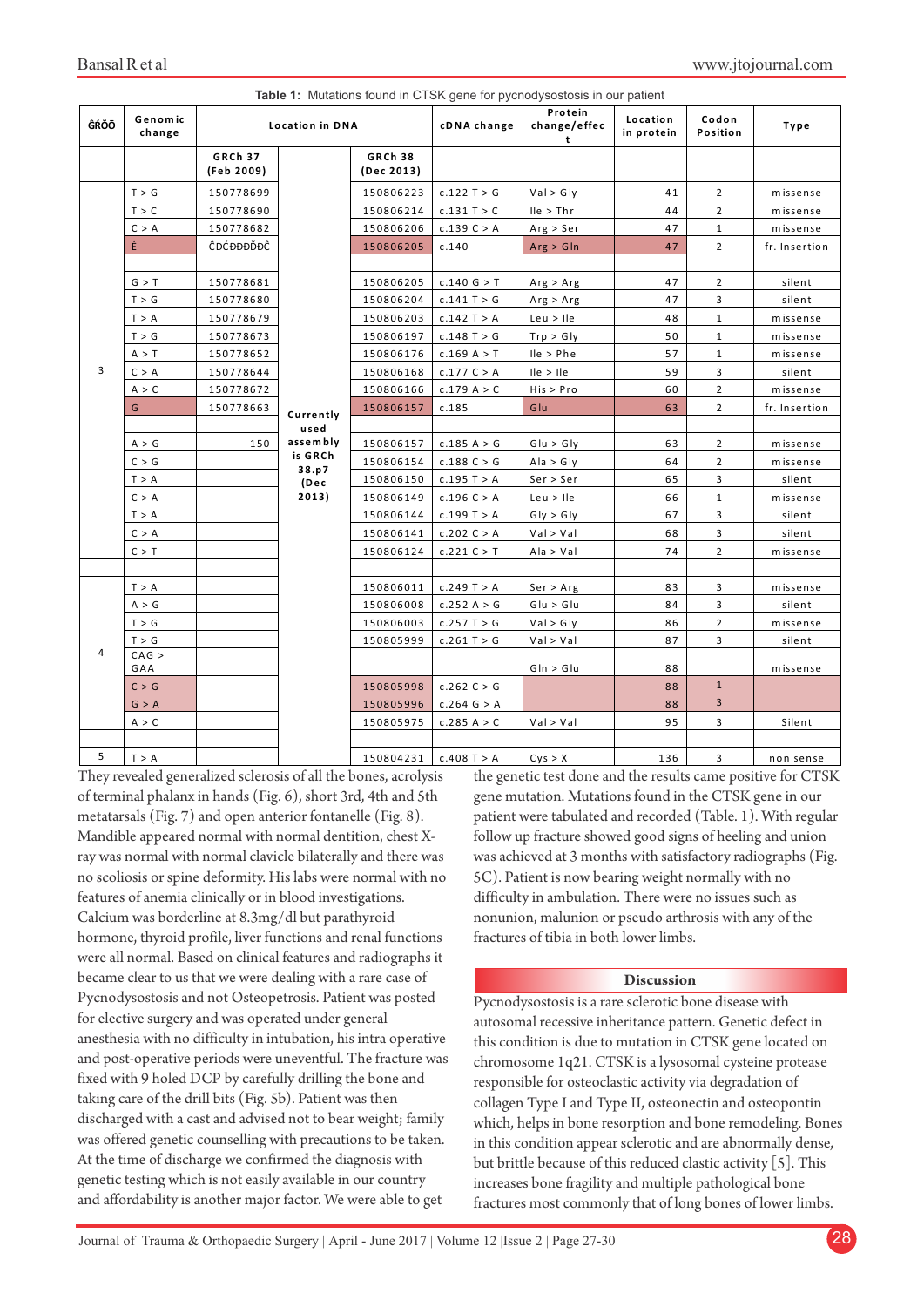## www.jtojournal.com



**Figure 1:** Prominent left sided protrusion of chest with widely spaced nipples



Figure 2: Short stubby hands with discolored brittle nails



**Figure 3:** Bilateral sandal gap deformity



**Figure 4:** Short stunted patient



**Figure 5:** a) Pre-operative radiograph showing old united fractures bilaterally and fresh fracture of right tibial shaft. b) Immediate post-operative radiograph showing fixation with DCP. c) Final radiograph showing union after 3 months



**Figure 6:** Acro-osteolysis of terminal phalanx of hands





**Figure 7:** Short 3rd, 4th and 5th metatarsals

**Figure 8:** Open anterior fontanelle

Patient usually present early with concerns of short stature so, most patients are stunted as in our case. But when they present late, it is because of fragile bones and multiple fractures of bones. These patients have typical coarse facial features with large head (brachycephaly) with frontal bossing , prominent nose with depressed bridge, occasional wide protruding eyes with blue sclera, large protruding tongue, high-arched palate, narrow chest, short stubby hands with dystrophic nails, sandal gap deformity in feet[6]. Spine may show deformities like exaggerated lumbar lordosis or kyphosis and scoliosis but our patient had normal spine on examination  $[6]$ .

Additionally, our patient also had low set hairline with short neck, widely-spaced nipples and mild pigeon chest deformity on left side but these features have not been reported in older cases. Sexual development is normal with normal life span in these patients but our patient had Tanner stage 4 of development for both genitals as well as pubic hair, with undescended testicle on

the right side which has never been reported. There is generalized bone sclerosis of all the bones on radiographs with, loss of corticomedullary differentiation but medullary canal itself is not obliterated and long bones appear thin and tubular. Most common radiological manifestations in this condition is acro-osteolysis of terminal phalanx of hands [7]. Our patient in addition showed short third, fourth and fifth metatarsals which is an uncommon presentation. Skull shows open anterior fontanelle and cranial sutures, hypoplasia of paranasal sinuses. Dysplastic clavicles are very common feature seen in most cases reported in the past but our patient had normal clavicle and there was no hypoplasia of lateral end as reported in many cases [8]. Osteomyelitis is a common complication in adults which happens due to oral manifestation. Oral manifestations include dental malformations with crowding of teeth or supernumerary teeth, delayed eruption of teeth with caries is common, and mandible is hypoplastic with loss of